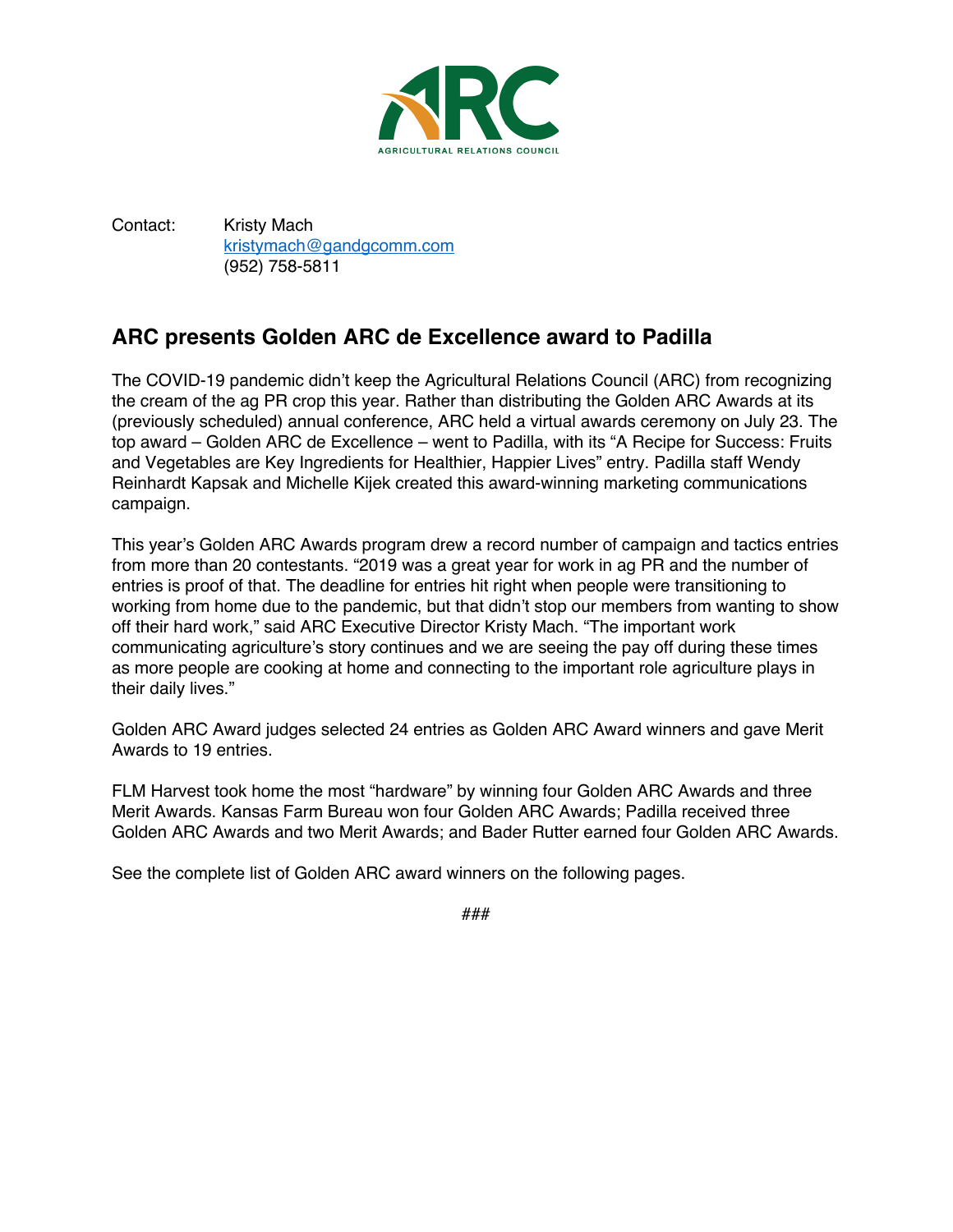

## **Agricultural Relations Council 2019 Golden ARC Awards**

(GAA = Golden ARC Award)

GOLDEN ARC DE EXCELLENCE Marketing Communications for Non-Ag Audiences "A Recipe for Success: Fruits and Vegetables are Key Ingredients for Healthier, Happier Lives" Padilla Wendy Reinhardt Kapsak, MS, RD, Michelle Kijek

CAMPAIGN - GAA Organization or Corporate Reputation "International Beef Cattle Academy Public Relations Campaign" Filament Reinaldo Cooke, Kayla Jentz

CAMPAIGN - GAA Open Category "Make Mine Meat Campaign" Kansas Farm Bureau Sheridan Wimmer

CAMPAIGN - Merit Open Category "NCBA's Cattlemen to Cattlemen Report on the South Dakota Cattlemen's Foundation Feeding South Dakota Initiative" National Cattlemen's Beef Association Kate Maher

CAMPAIGN - GAA Public Affairs "Affordable Health Care" Kansas Farm Bureau

CAMPAIGN - GAA Marketing Communications for Agricultural Audiences "Sounds Like Magic, Works Like Science - Launching Source" Padilla Michelle Yoshinaka, Amy Jensen

CAMPAIGN - Merit Marketing Communications for Agricultural Audiences "Purina Animal Nutrition RX3 Campaign" Filament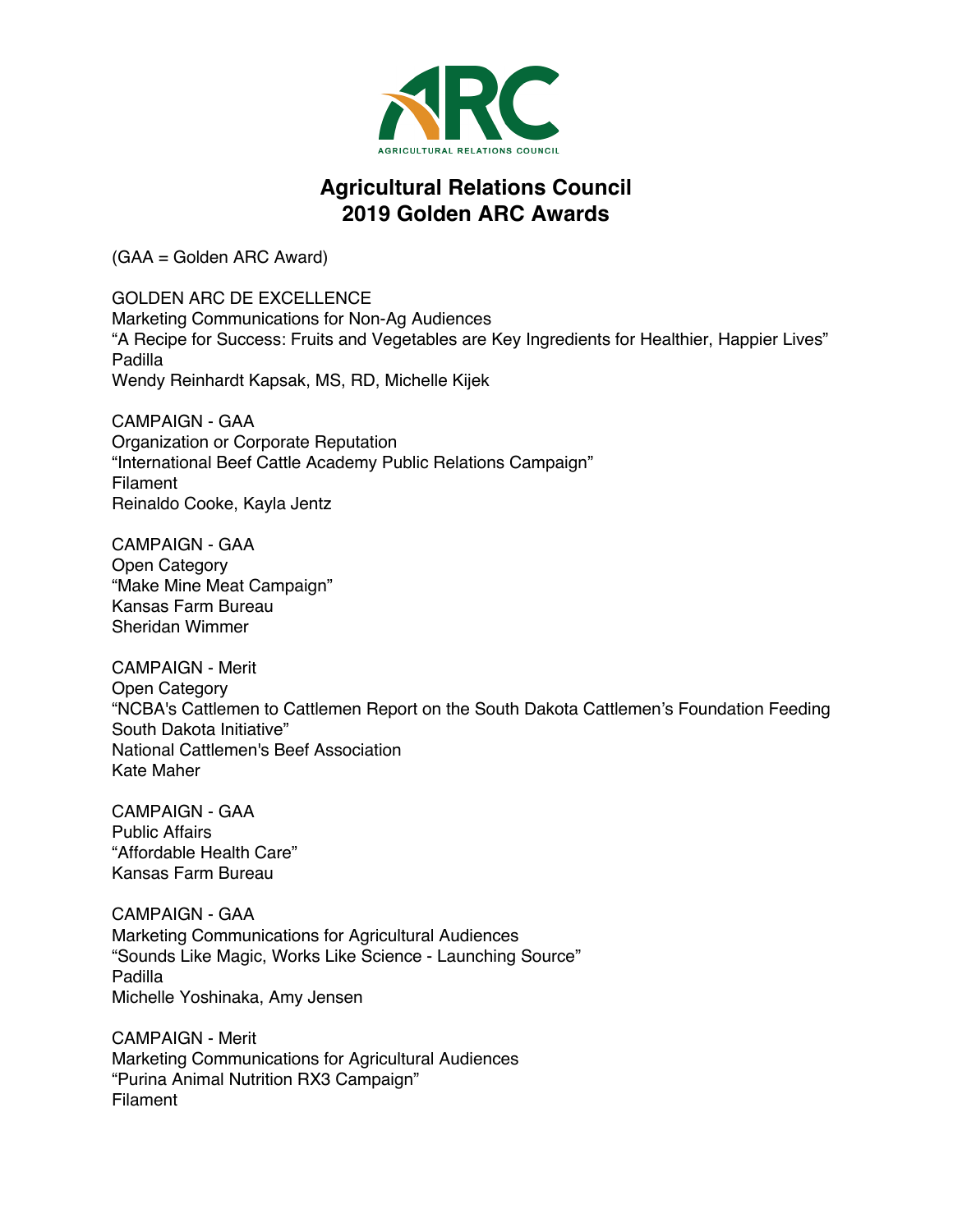

Kendall Riskedal, Ali Luety, Tanya Ciurro, Amanda McNeeley, Nikole Vargas

CAMPAIGN - GAA Marketing Communications for Non-Ag Audiences "A Recipe for Success: Fruits and Vegetables are Key Ingredients for Healthier, Happier Lives" Padilla Wendy Reinhardt Kapsak, MS, RD, Michelle Kijek

CAMPAIGN - Merit Marketing Communications for Non-Ag Audiences "Beef Drool Log" National Cattlemen's Beef Association

CAMPAIGN - Merit Marketing Communications for Non-Ag Audiences "Moo Lab PR Campaign" FLM Harvest Heidi Nelson, Ashley Althoff, Trista Cady, Madi Kurvers

CAMPAIGN - Merit Internal "2019 Golden Spur Award recipient video" National Cattlemen's Beef Association Kate Maher, Ellen Brisendine

CAMPAIGN - GAA Corporate Social Responsibility and Sustainability "Cracking Global Hunger: The Hatching Hope Global Initiative" Padilla Lynda Michielutti, Amy Jensen

TACTIC - GAA Special Events "Idaho Potato Hotel" Evans, Hardy + Young Sue Kennedy, Frank Muir, Dennis Hardy

TACTIC - Merit Special Events "Cattle Tales at NCBA" **Cultivate** Anne Kimmey, Katy Kemp, Katie Johnson, Josh Smith

TACTIC - GAA Digital & Social Media: Podcasts/Audio "The Growing Debate from Corteva Agriscience"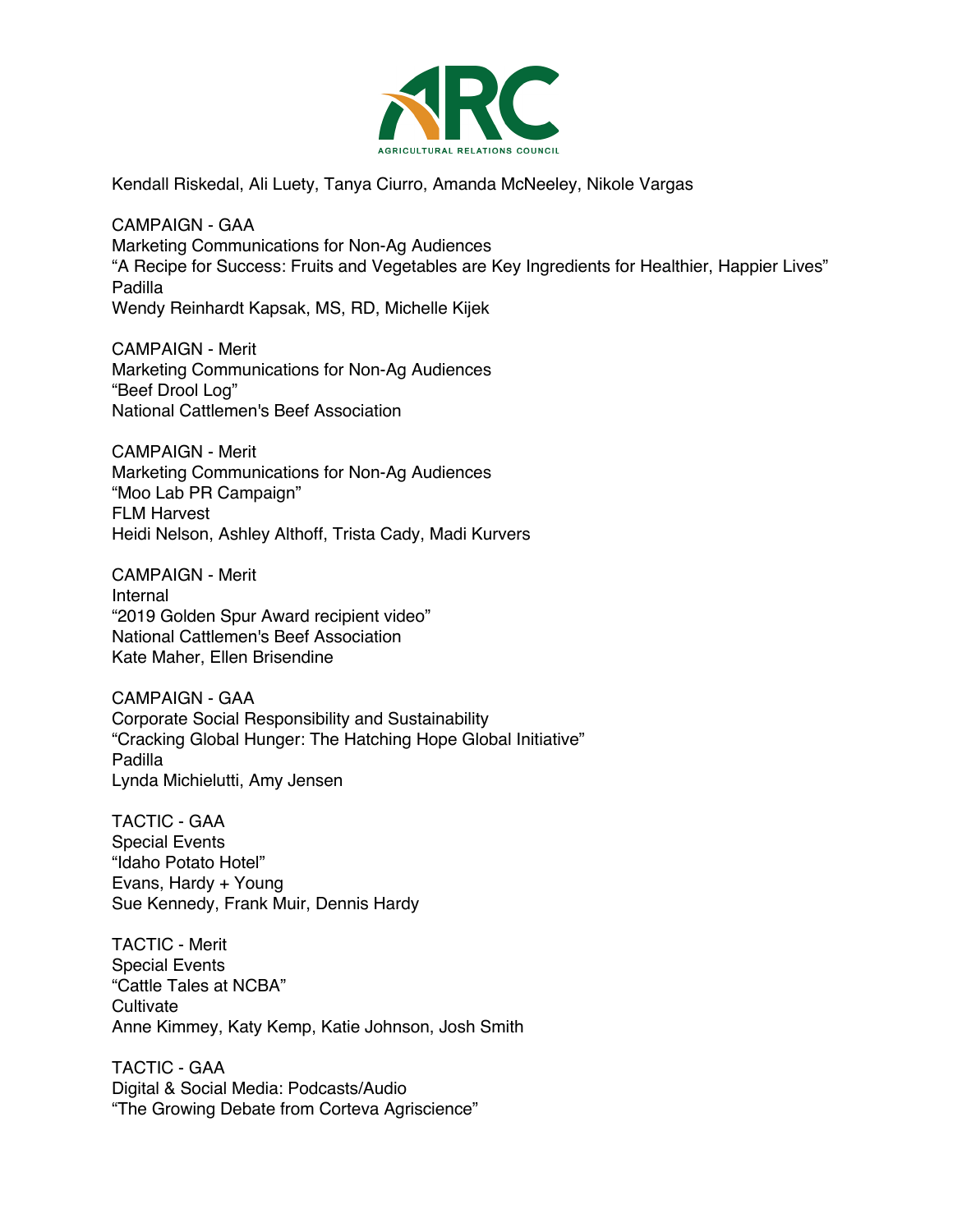

Bader Rutter Kacey Birchmier, Andrea Larson, Jim Jodie, Ashley Schaible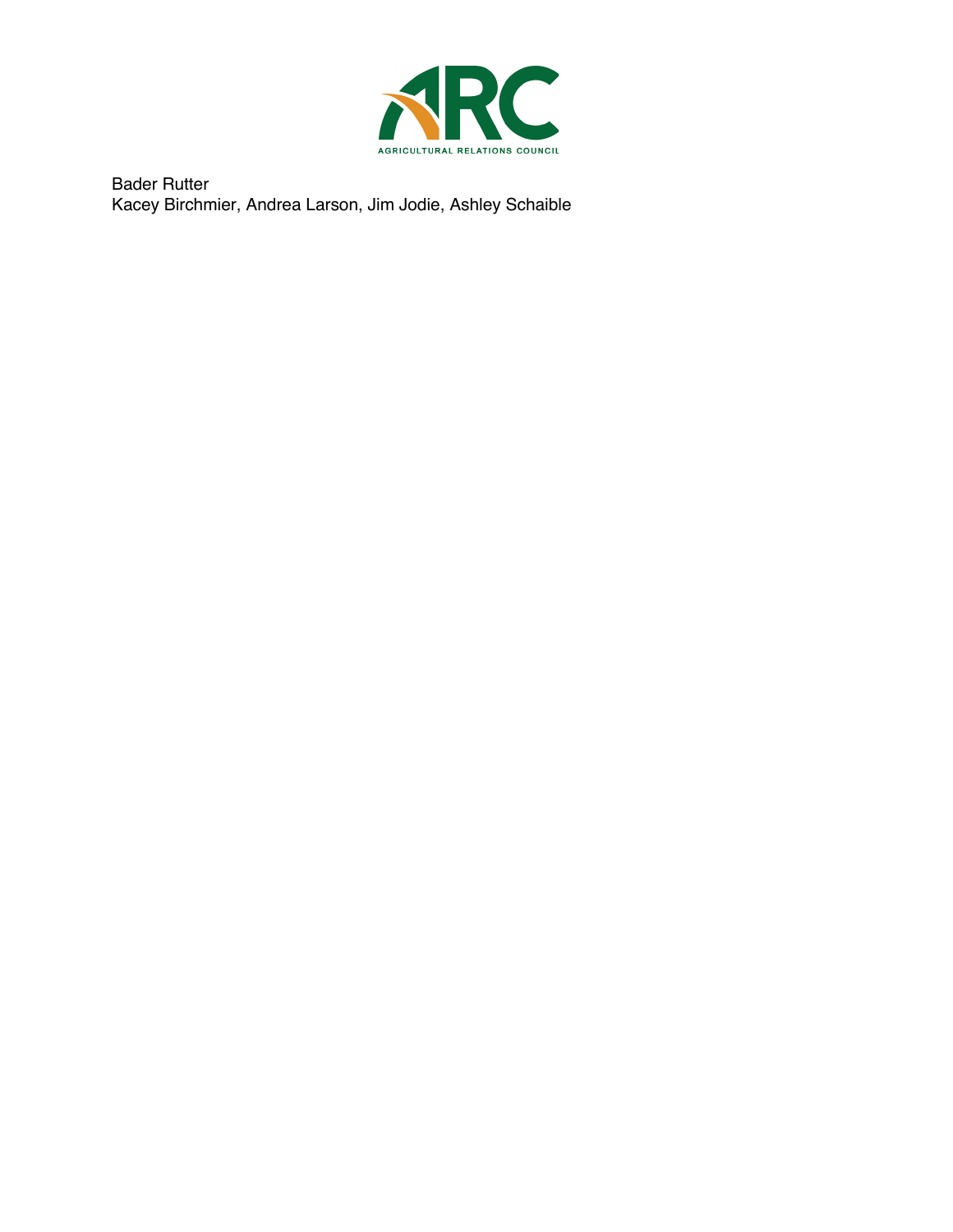

TACTIC - Merit Digital & Social Media: Podcasts/Audio "Growing Through Crop Conversations: FMC Good to Grow Podcast" FLM Harvest Lisa Homer, Abby Emch, Charlie O'Brien, Dana Schimmel, Deanna Baisden, Jeremy Peterson, Jordan Nelson, Matt Lunneborg, Maddie Spott, Molly Novotney, Stephanie Loch

TACTIC - Merit Digital & Social Media: Podcasts/Audio "Fastline Fast Track" Fastline Media Group Brent Adams

TACTIC - GAA Digital & Social Media: Video "Keep It Simple Spencer!" Almond Board of California Spencer Cooper, Ashley Knoblauch, James Garner

TACTIC - Merit Digital & Social Media: Video "United Soybean Board: Just Keep Watching Us" OBP Agency

TACTIC - Merit Digital & Social Media: Video "These are the Heroes Who Nourish: Feeding Intelligence" Padilla Lynda Michielutti, Amy Jensen

TACTIC - GAA Digital & Social Media: Websites "National Watermelon Promotion Board Website Build & Redesign" FLM Harvest Adriane Rippberger, Matt Lunneborg, Justin Peterson, Jeremy Peterson, Laima Manomaitis, Naomi Mortensen

TACTIC - Merit Digital & Social Media: Websites "Animal Agriculture Alliance Website" Animal Agriculture Alliance Casey Kinler

TACTIC - GAA Digital & Social Media: Social Media "Moo Lab Social Media"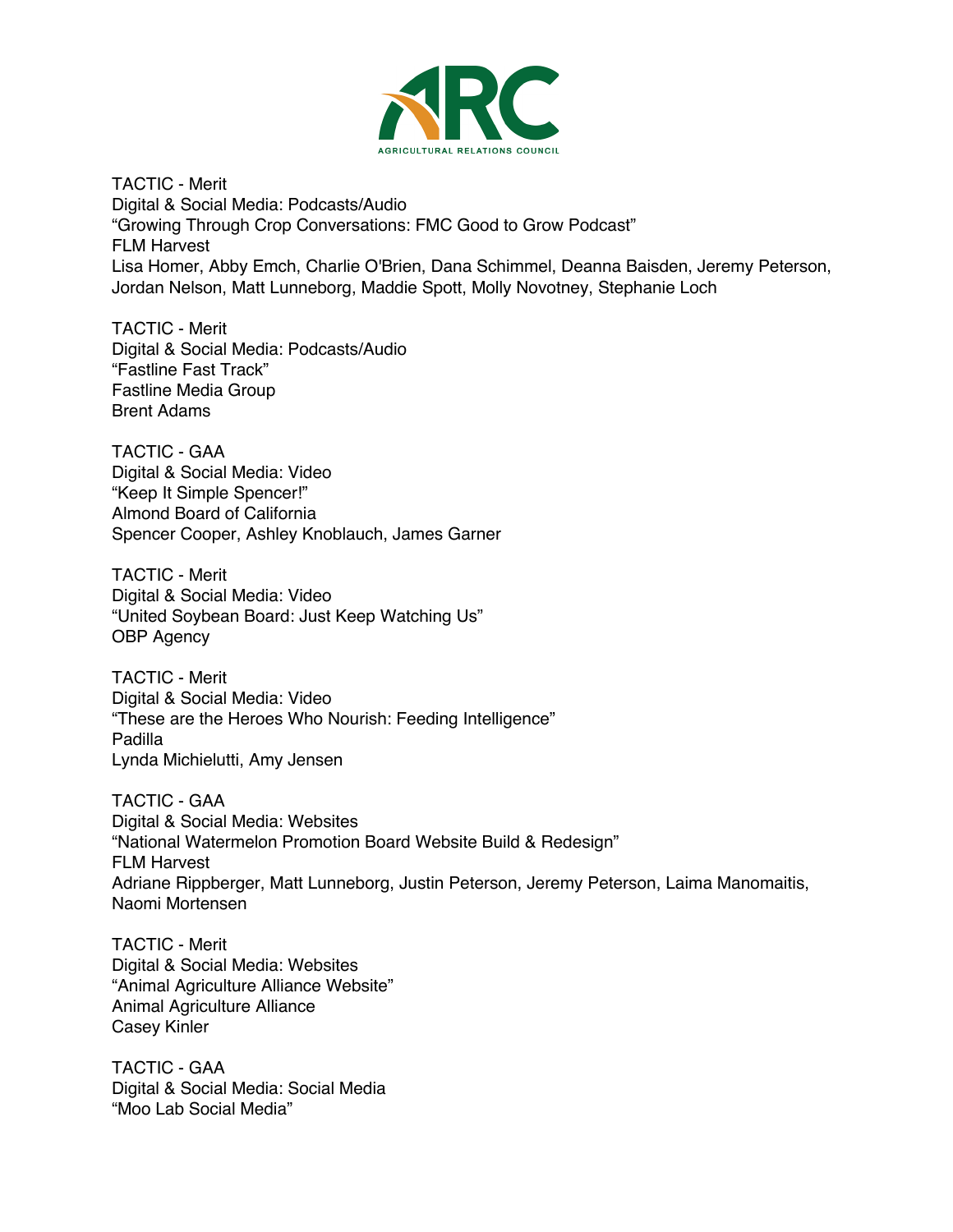

FLM Harvest Heidi Nelson, Ashley Althoff, Trista Cady, Jordan Nelson, Katelin Spradley, Madi Kurvers

TACTIC - Merit Digital & Social Media: Social Media "Purina Animal Nutrition Hen Treats Influencer Campaign" Filament Jeff Hoffelt, Teyanna Marx, Danielle Burken, Chad Wethal, Tina Ilstrup

TACTIC - Merit Digital & Social Media: Social Media "Celebrating the Heroes Who Nourish: Feeding Intelligence" Padilla Lynda Michielutti, Amy Jensen

TACTIC - GAA Digital & Social Media: Smartphone or Table Application (App) "My American Farm STEM App" America Farm Bureau Foundation for Agriculture Daniel Meloy

TACTIC - GAA Video Programs "Almond Board of California Harvest Dust Video Series" AC&C Marketing Ali Cox, Jenny Nicolau

TACTIC - Merit Video Programs "Introducing the Nampa Trait Conversion Accelerator" G&S Business Communications Chris Tutino, Brad Bremer

TACTIC - GAA Unique Tactics and Executions - Open Category "Idaho Potato Hotel" Evans, Hardy + Young Sue Kennedy, Frank Muir, Dennis Hardy

TACTIC - GAA Print Media Relations - Agricultural Audiences "Mycogen Seeds Silage News Release" Bader Rutter Marcy Kuhn, Blake Courtney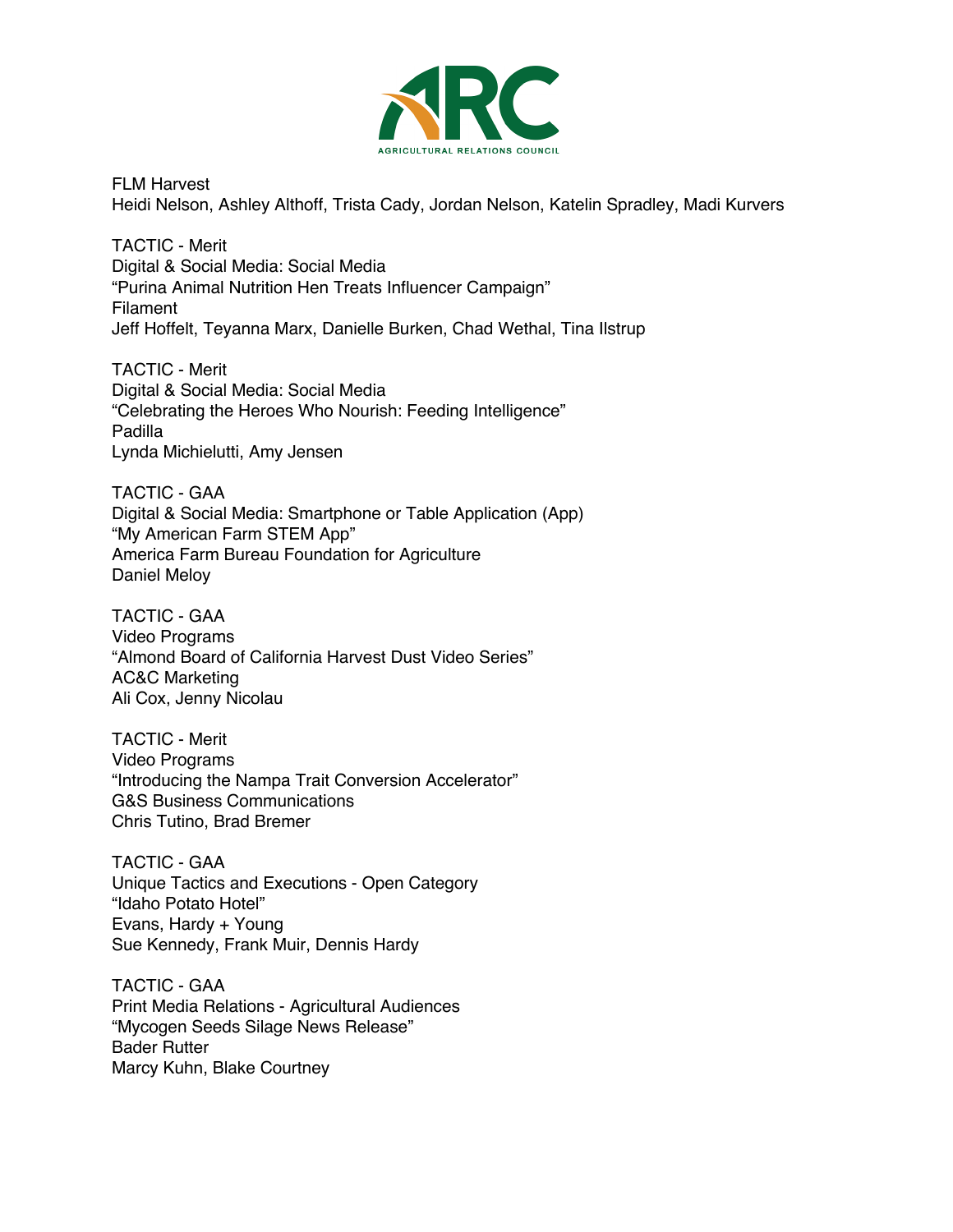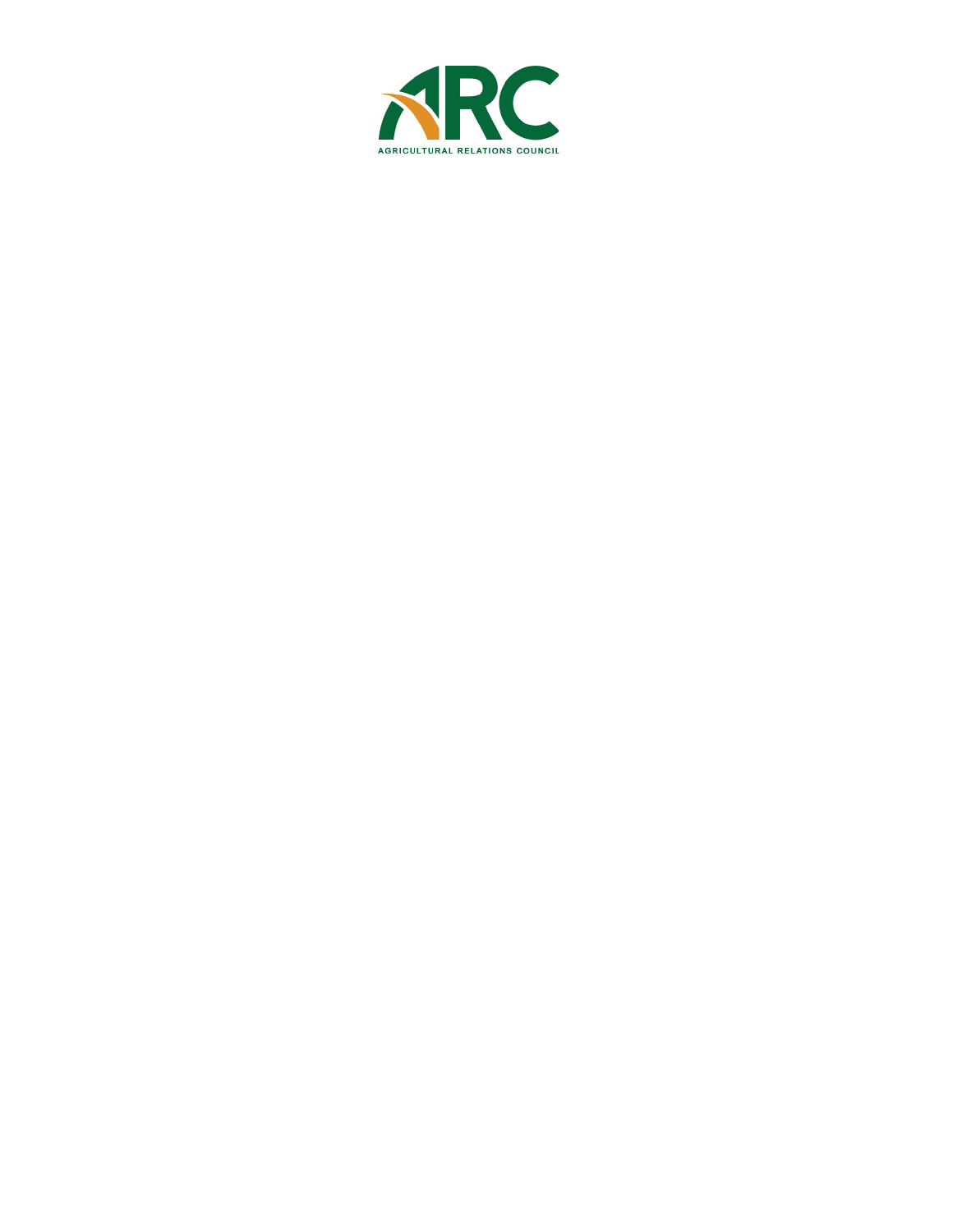

TACTIC - GAA Print Media Relations - Agricultural Audiences "Wallaces' Farmer Lucento/FELS Article" FLM Harvest Lisa Homer, Joan Olson

TACTIC - Merit Print Media Relations - Agricultural Audiences "Baytril 100-CA1 Product Launch" FLM Harvest Deron Johnson, Julie Lux, Raven Hubbard, Brooke Henders, Megan Ramaker, Lauren Baker, Hannah Mezera, Dana Schimmel, Lucy Steinmann

TACTIC - GAA Print Media Relations - Non-Agricultural (consumer) Audiences "United Soybean Board: The House That Soy Built" OBP Agency

TACTIC - GAA Media Events and News Conferences "National Honey Board's 2019 Test Kitchen Innovation Series with Chef Jenny Dorsey" Porter Novelli Hailey Thompson, Jimmy Szczepanek

TACTIC - Merit Media Events and News Conferences "Syngenta Trait Conversion Accelerator Grand Opening Media Event" G&S Business Communications Chris Tutino, Brad Bremer

TACTIC - GAA Feature Writing "Overcoming Labor Challenges" Farm Credit East Kristie Matuszewski

TACTIC - Merit Feature Writing "New Holland News Article: Get Ready for a Great Hay Season" AdFarm Rosie Thoni, Gayle Wint, Jim Franceschetti

TACTIC - Merit Feature Writing "From Field to Boardroom" Farm Credit East